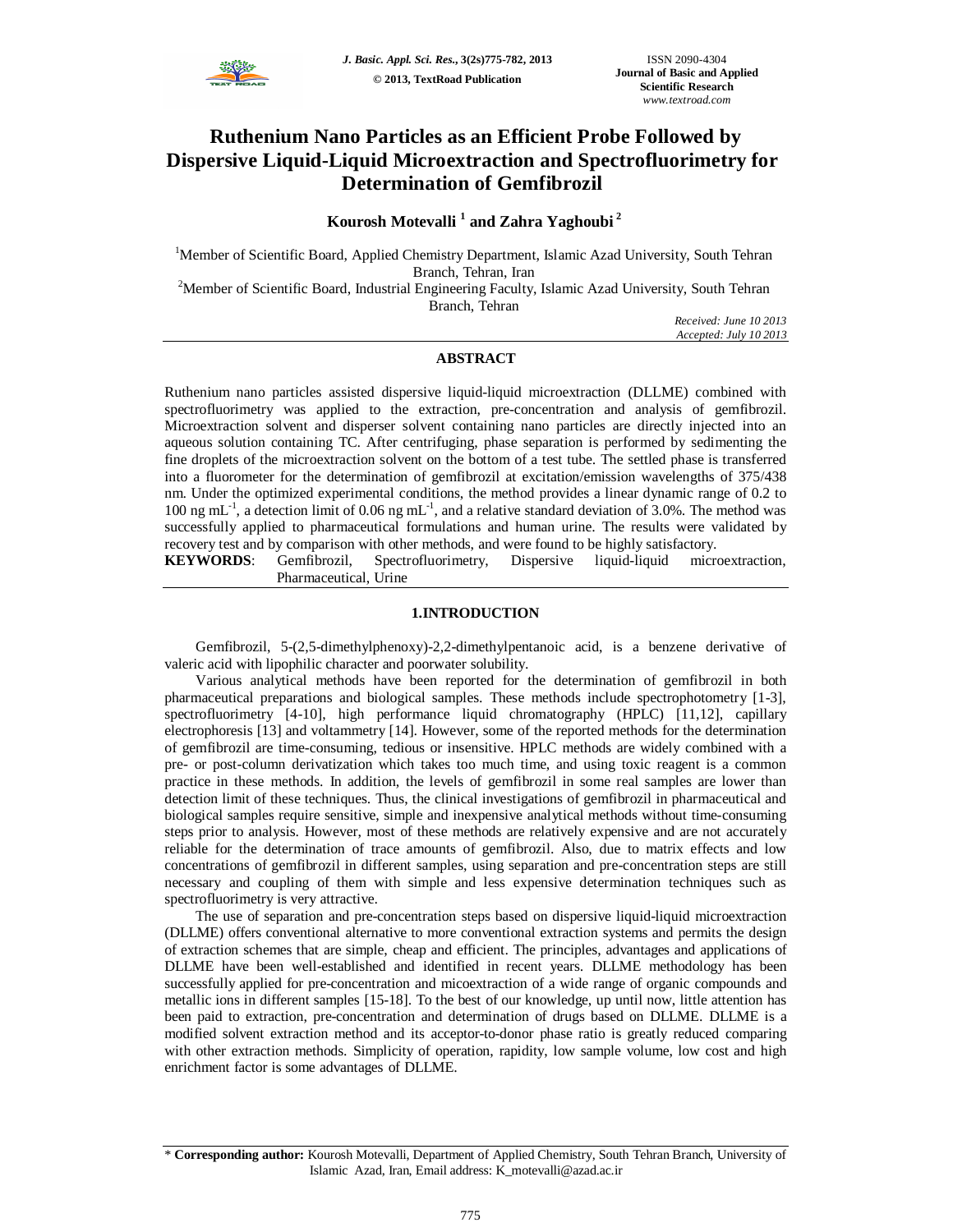Spectrofluorimetric methods are the most commonly used techniques and continue to enjoy wide popularity. The common availability of the instrumentation, the simplicity of procedures, sensitivity, speed, precision and accuracy of the technique still make spectrofluorimetric methods attractive. The analytical advantages of the application of fluorescence to gemfibrozil determination are its proper selectivity, sensitivity and wide dynamic range. In addition, DLLME shows high efficiency for quantitative extraction and operative simplicity[19-21].

In this paper, for the first time, a new combined methodology of Ruthenium nano particles assisted dispersive liquid-liquid microextraction (DLLME) and fluorimetric determination of gemfibrozil has been developed[21,22]. The results obtained showed that this methodology is very satisfactory for predicting the concentrations of the gemfibrozil in pharmaceutical dosage forms and human urine samples without tedious pre-treatment.

## **2.Experimental**

## **2.1.Instrumentation**

All fluorescence measurements were made using a Perkin-Elmer LS 50 spectrofluorimeter equipped with xenon discharge lamp, and quartz micro-cell with a path length of 10 mm and a volume of  $55 \mu L$ . Instrument excitation and emission slits both were adjusted to 15 nm. A centrifuge from Hettich (Tuttlingen, Germany, www.hettichlab.com) was used for centrifuging. The pH-meter model 692 (Herisau, Switzerland, www.metrohm-ag.com) supplied with a glass-combined electrode and universal pH indicator (pH= 0-14) from Merck (Darmstadt, Germany, www.merck.de) were used for the pH measurements. An adjustable sampler (10-100 µL) was prepared from Eppendorf (Hamburg, Germany). A 1 mL syringe was prepared from Hamilton (Reno, NV, USA, www.hamiltoncompany.com).

## **2.2.Assay procedure for gemfibrozil tablets**

Ten gemfibrozil tablets, labeled as containing 250 mg gemfibrozil each, were weighed and the average mass per tablet was determined. An amount of the powder equivalent to 5 mg of gemfibrozil was accurately weighed and dissolved in ultra pure water in a 100 mL calibrated flask by sonication The solution was filtered into a 100 mL calibrated flask through Whatman no.42 filter paper and diluted to an appropriate volume with the same solvent to achieve a final concentration of 50  $\mu$ g mL<sup>-1</sup>.

### **2.3.Spiked human urine samples**

Urine samples, obtained from healthy volunteers, were collected and mixed. Aliquot of 10 mL from this mixture were placed in graduated centrifuge tubes. These solutions were centrifuged for 5 min at 6000 rpm and 2 mL of supernatants were transferred into new test tubes and stored frozen until assays. Aliquots of centrifuged human urine samples (each of  $200 \mu L$ ) were spiked with different amounts of gemfibrozil (5, 35, 50 and 75 ng mL<sup>-1</sup>). Each of these samples was put in a centrifuged tube and then the analysis was followed up as indicated in the general procedure.

## **2.4.General procedure**

For Ruthenium nano particles assisted dispersive liquid-liquid microextraction (DLLME)under optimum conditions, 10.0 mL of sample solution containing the analyte ( $pH = 13$ ) was transferred into a glass test tube with conic bottom. After a few seconds, 0.50 mL of acetone (disperser solvent) containing 122 µL of chloroform (microextraction solvent) was injected rapidly into the sample solution by using a  $\overline{1}$ mL syringe. A cloudy solution (water, acetone and chloroform) was formed in a test tube. Then nano particles were added. The mixture was then centrifuged for 2 min at 4000 rpm. After this process the dispersed fine droplets of chloroform were sedimented at the bottom of conical test tube (60  $\mu$ L) and then this sedimented phase was removed using a sampler and injected into a 55 µL micro-cell. Subsequently, the micro-cell was located in spectrofluorimeter to obtain related spectra. The fluorescence intensity was measured at 438 nm with the excitation wavelength set at 375 nm.

## **2.5.Reference voltammetric method**

A voltammetric procedure was applied as the reference method [17]. In this procedure, ten millilitres of 0.01 mol L<sup>-1</sup> supporting electrolyte were transferred into the cell and deaerated by passing nitrogen through for 10-16 min. The working electrode was a mercury drop electrode. The reference electrode (to which all potentials are referred) and the counter electrode were  $Ag/AgCl/KCl$  (3 mol  $L^{-1}$ ) and platinum wire, respectively. An accumulation potential of -1.4 V and a scan rate of 100 mV  $s^{-1}$  were used. After the accumulation step and a further 15 s (equilibrium time), the voltammogram was recorded. The gemfibrozil solution was introduced using an automatic pipetter. The mixture was stirred while purging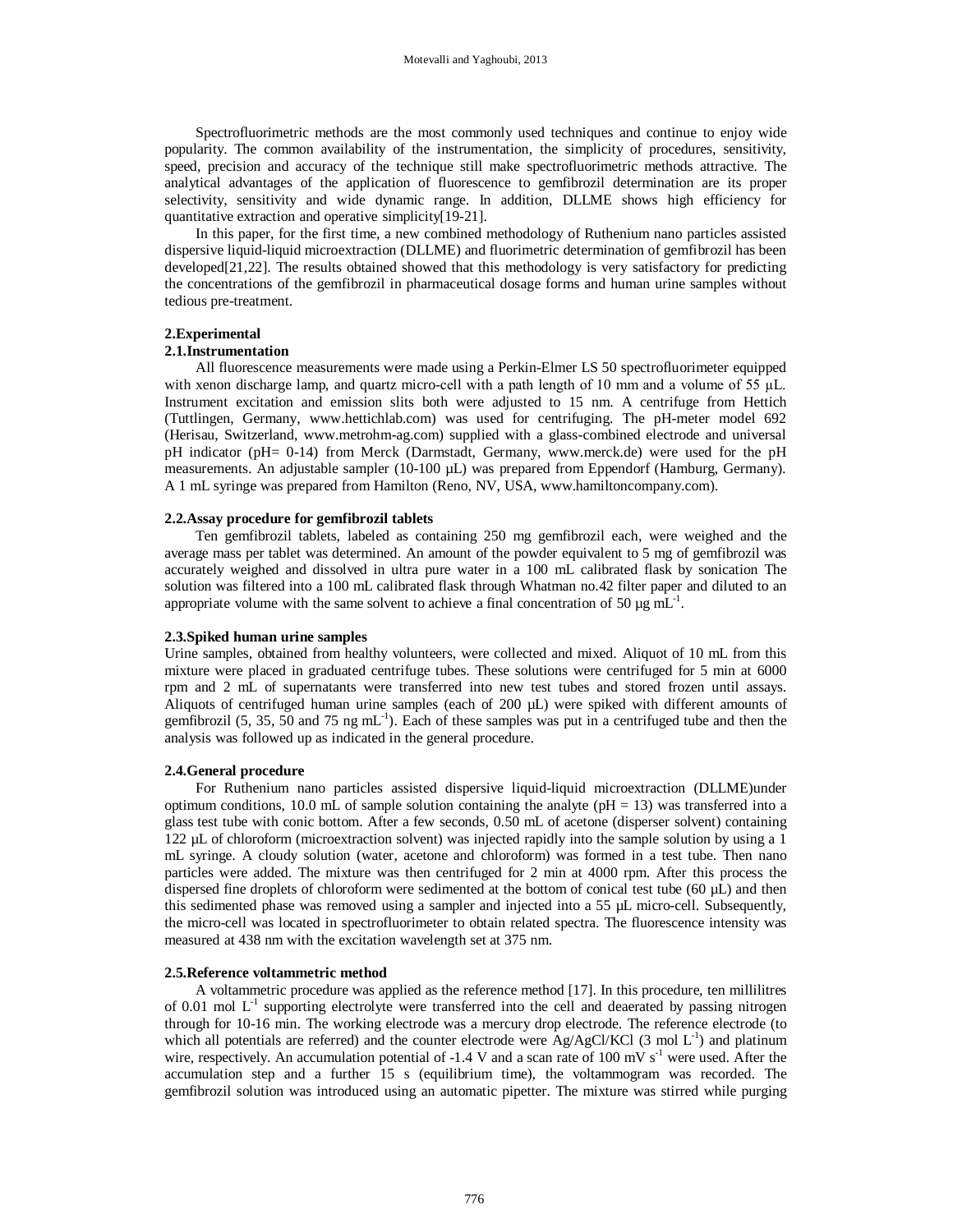with nitrogen, and then the deposition and stripping step were followed. All the results were obtained at room temperature with a nitrogen atmosphere maintained over the solution surface.

## **3.RESULTS AND DISCUSSION**

In this research, DLLME was combined with spectrofluorimetry for the first time and gemfibrozil was chosen as an example analyte to investigate the feasibility of this joining. Gemfibrozil reacts with ferricyanide in alkaline medium and forms gemfibrozil , which is subsequently trapped in a low volume of microextraction solvent and separated from the aqueous phase or biological matrix. The excitation and emission spectra of gemfibrozil are with maxima at  $375 \pm 4$  and  $438 \pm 4$  nm, respectively. The influence of different factors affecting extraction conditions, such as kind of microextraction and disperser solvent and their volume, pH, ionic strength and extraction time were studied and optimized to obtain a compromise between pre-concentration factor, sensitivity, simplicity and reproducibility. Preconcentration factor (PF) and percent extraction recovery (ER%) as analytical responses were calculated based on the following equations:

$$
PF = \frac{C_{\text{sed}}}{C_0}
$$

 $ER\% = C_{sed} \times V_{sed} / C_0 \times V_{aq} \times 100$ 

where Csed and C0 are concentration of the analyte in the sedimented phase and initial concentration of the analyte in the aqueous sample, respectively. Vsed and Vaq are the volume of the sedimented phase and volume of the aqueous sample, respectively. Csed, for each microextraction solvent, was calculated on the calibration graph which obtained from conventional LLE combined with spectrofluorimetry. Selection of microextraction solvent

The selection of an appropriate microextraction solvent is critical for the DLLME process. The microextraction solvent has to meet some requirements: it should have a higher density than water, a low solubility in water, and high extraction efficiency of the compound of interest; it also should have no interference with the analyte peak when directly transferred into a micro-cell of fluorimeter for analysis. In the present study, chloroform (density, 1.48 g mL<sup>-1</sup>), carbon tetrachloride (density, 1.58 g mL<sup>-1</sup>) and carbon disulfide (density, 1.26 g mL<sup>-1</sup>) were selected as microextration solvents. ER% using chloroform, carbon tetrachloride and carbon disulfide were 69.2%, 42.7% and 36.8% respectively. The results revealed that chloroform has the highest extraction recovery in comparison with the other tested solvents. It is probably because of higher solubility of TC in chloroform in comparison with carbon tetrachloride and carbon disulfide. Therefore, chloroform was selected as the optimum solvent.

## **3.1.Selection of disperser solvent**

The miscibility of the disperser solvent in the organic phase (microextraction solvent) and the aqueous phase (sample solution) is the main point for the selection of the disperser solvent in the present pre-concentration technique. Acetone, acetonitrile and methanol, which show this ability, were chosen as disperser solvents. A series of sample solutions were studied by the injection of 0.50 mL of each disperser solvent containing 122 µL chloroform (as microextraction solvent) into the test tube including sample solution. Considering the sedimented phase volume, it was found that with combination of chloroformacetonitrile, the sedimented phase volume was very higher than 60 µL and the cloudy state was not formed well, whereas in the case of chloroform-methanol, and chloroform-acetone, the sedimented volume was about 60 µL. Thus, acetone and methanol could be selected as disperser solvents for further studies. Further experiments revealed that the PF in the presence of acetone and methanol were 115.4 and 96.2, respectively. According to the results, acetone has the higher per-concentration factor, lower toxicity and lower cost in comparison with methanol. Therefore, acetone was used for further studies.

## **3.2.Influence of microextraction solvent volume**

The recovery of about 60 µL of the sedimented phase after DLLME is necessary because of the use of a 55 µL micro-cell in all experiments. Also, it is necessary to add an excess amount of the microextraction solvent due to its solubility in water. In order to evaluate the effect of extraction volume on the extraction efficiency, additional experiments were done using solutions containing different volumes of chloroform (122, 132, 142 and 152 µL) and fixed volume of acetone (0.50 mL). With increasing of the microextraction solvent volume from 122 to 152 µL, the volume of the sedimented phase increased (60-98 µL). Using less than 122 µL volume of chloroform decreased the volume of the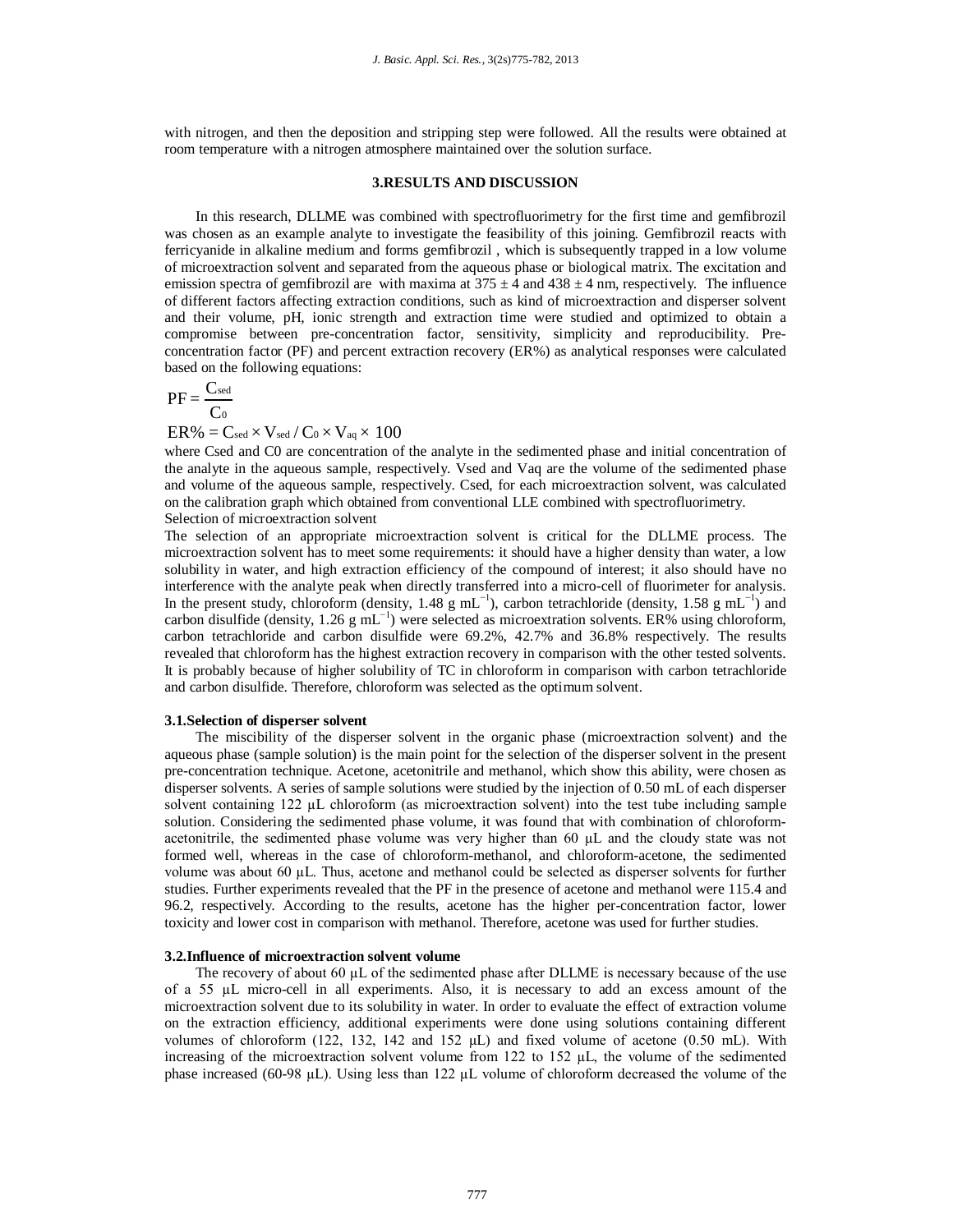sedimented phase to less than 60 µL, thus, removing the sedimented phase for injection into a 55 µL micro-cell of fluorimeter would be too difficult and accompanies systematic error.

The variation of fluorescence intensity versus volume of the microextraction solvent (chloroform) was investigated. These results show that signal intensity decreases as the volume of chloroform increases due to increase in the sedimented phase volume. So, 122 µL of chloroform was selected in order to achieve a compromise between simplicity, sensitivity and reproducibility.

## **3.3.Influence of disperser solvent volume**

Volume of the dispersive solvent is one of the important factors to be considered. At lower volumes of the disperser, tiny droplet formation may not be effective thereby lowering the extraction efficiency. At higher volumes of the dispersive solvent, the solubility of TC in aqueous solution increases; thus, lowering the partition of TC into chloroform leading to a decrease in efficiency. The variation of the acetone (as disperser solvent) causes changes in the volume of the sedimented phase. To prevent this problem, and in order to acquire a constant volume of the sedimented phase, the volumes of the acetone and chloroform were changed, simultaneously. Other experimental conditions were kept constant and included the use of different acetone volumes, 0.25, 0.50, 1.0 and 2.0 containing 100, 122, 140, 169 µL chloroform, respectively. In this step, the volume of the sedimented phase was constant  $(60 \pm 3 \mu L)$ . The influence of disperser solvent (acetone) volume on the spectrofluorimetic responses was studied. The results indicate that an increase in the volume of acetone up to 0.50 mL leads to an increase in the fluorescence intensity and then to a decrease. It seems that, in the lower volumes of acetone, a cloudy state is not formed well, thereby, the pre-concentration factor is low. In higher volumes of acetone, solubility of TC in aqueous solution increases. Therefore, the extraction efficiency decreases due to the decrease of distribution coefficient. A 0.50 mL of acetone was chosen as optimum value.

#### **3.4.Influence of pH**

Effect of pH on the oxidation efficiency of gemfibrozil was investigated in the range of 2-13 using hydrochloric acid and sodium hydroxide. Fluorescence intensity increases linearly with alkalinity and reaches a constant value from 12. The speed of the oxidation increased as pH attained more basic values. In addition, these results indicate that in the pH rang of 2-6 gemfibrozil is not oxidized to TC by ferricyanide. Hence, in all later experiments, a pH of 13 was chosen to obtain a compromise between sensitivity, oxidation efficiency, speed and reproducibility. A series of supplemental experiments were carried out by using different buffer systems. In this study, pH of a series of solutions containing analyte and other reagents was adjusted in 13 by using OH- or different buffer systems and solutions were subjected to the DLLME and spectrofluorimetric determination. The results showed that higher analytical signals were obtained by using OH- as buffering agent. So, the pH adjustment was not carried out by using buffer systems and addition of proper amount of OH- is sufficient for adjustment of pH and achievement of higher analytical signal.

## **3.5.Influence of ionic strength**

The impact of ionic strength on extraction efficiency and subsequent measurement was evaluated by adding different amounts of NaCl (0-5% (w/v)). Other experimental conditions were kept constant. Based on the results obtained in this study salt addition has no significant and benefic effect on the extraction efficiency. On the other hand, the enrichment factor is nearly constant by increasing the amount of sodium chloride. Thus, this electrolyte was not used through the rest of the work.

### **3.6.Influence of the extraction time**

Extraction time is one of the major parameters affecting the extraction efficiency, especially in microextraction methods such as SPME and LPME. In the DLLME method, the extraction time is defined as an interval between the injection of the mixture of disperser solvent (aceton) and the microextraction solvent (chloroform), and starting centrifuge. The dependence of extraction efficiency upon extraction time was investigated within a range of 5-300 sec. Based on the results obtained in this study signal variations versus extraction time were not significant. It was revealed that after formation of cloudy solution, the surface area between extraction and aqueous phase was infinitely large. Therefore, the transfer of TC from aqueous phase to microextraction solvent was very fast. Subsequently, the equilibrium state was obtained quickly and the extraction time was very short. In this method, the most time-consuming step was the centrifuging of the sample solution in the extraction procedure, which was about 2 min. Thus, this method is very fast and this is the most distinct advantage of the DLLME technique.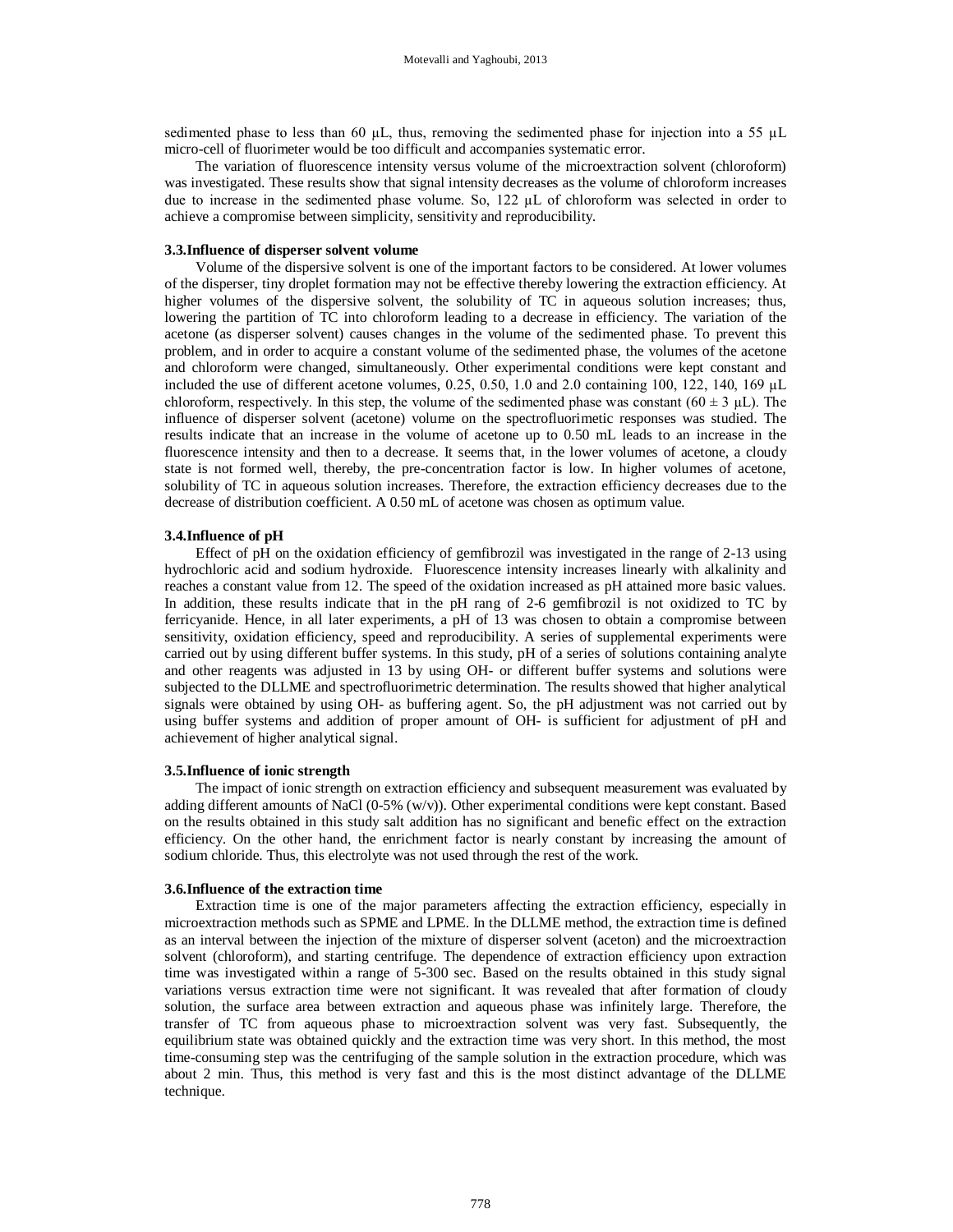#### **3.7.Excitation and emission spectra of TC**

It is well known that a great majority of the organic compounds which exhibit fluorescence possess cyclic, conjugated structures involved  $\pi$ -electron system. the maximum excitation and emission wavelength of TC treated as in the general procedure were 375 and 438 nm. As it can be ascertained, the excitation and emission of the blank of reagent has no effect on the determination of gemfibrozil. So, the mentioned wavelengths were selected as excitation and emission conditions, respectively. Optimum experimental conditions of DLLME-spectrfluorimetry for the determination of gemfibrozil are shown in Table 1.

## **4.Application**

## **4.1.Analytical figures of merit**

Under the optimum experimental conditions, the relationship between the analytical signal and concentration was studied over the range 0.01 to 500 ng mL<sup> $-1$ </sup> and found to be linear from 0.2 to 100 ng mL<sup>-1</sup>. The corresponding fitted equation was I = 84.5 + 9.109 C with  $r_2$  = 0.9991, where I is the fluorescence intensity at 438  $\pm$  4 nm and C is the gemfibrozil concentration in ng mL<sup>-1</sup>. The limit of detection was determined by using the criterion,  $LOD = ksb/m$ , where k is a factor (=3), sbl is the standard deviation of the blank measurements and m is the calibration slope. The value thus found was 0.06 ng mL<sup>-1</sup>. The repeatability of the system was determined from seven consecutive insertions of a 50 ng mL $^{-1}$  standard solution of gemfibrozil; the relative standard deviation (R.S.D.) thus obtained was 3.0%.

Initially, the accuracy of the proposed method was evaluated by means of recovery experiences. For this purpose, different amounts of authentic gemfibrozil were added to the diluted sample solutions, obtained from gemfibrozil tablets, and subsequently assayed by the developed procedure. The results of this recovery study are shown in Table 3 of Electronic Supplementary Material. As can be ascertained, in all cases, the quantitative recoveries (91.4-103.5%) were obtained.

#### **4.2.Interference study**

In order to assess the possible analytical applications of the proposed method, the effect of concomitant species on the determination of gemfibrozil in real samples was studied. Samples containing a fixed concentration of gemfibrozil (50 ng  $mL^{-1}$ ) and various excess amounts of the foreign species were subjected to the proposed method. The study was focused on some common drugs, excipients and some compounds abundant in human urine. The tolerance ratio of each foreign substance was taken as the largest amount yielding an error in the determination of the analyte not exceeding 5%.

#### **4.3.Analysis of gemfibrozil in pharmaceutical preparation**

The developed procedure was applied to the determination of gemfibrozil in the commercial pharmaceutical preparations. The sample solutions, obtained from gemfibrozil tablets, were treated as mentioned in the general procedure to calculate the amounts of gemfibrozil in the samples using simple calibration line. Table 2 presents results obtained by applying the present combined methodology and those obtained by a reported voltammetric method [17]. These results indicate the accuracy of the proposed method, and its viability for the analysis of gemfibrozil in this type of samples.

## **4.4.Determination of gemfibrozil in spiked human urine sample**

In Fig. 1, spectra of urine sample with and without DLLME were compared, demonstrating the efficacy of the recommended method to eliminate interference from urine, which is a highly fluorescent matrix. Regarded to confirm the accuracy of this method, a calibration curve using spiked urine sample was made. The working interval of 5 to 100 ng mL<sup>-1</sup> was chosen for estimating value in actual samples. Aliquots of 200 µL urine samples were spiked with four different concentrations of gemfibrozil at 5, 35, 50 and 75 ng mL<sup>-1</sup> and recovery experiments were conducted for these samples as well. The results presented in Table 3 show satisfactory recovery data demonstrating the feasibility of applying the developed methodology in a complex biological matrix. An additional advantage of the presented combined methodology is that the calibration curve obtained from spiked urine sample show a good correlation compared to that for aqueous standard solutions. Thus, the determination of gemfibrozil in urine could be made by direct comparison with aqueous standard solution, at the same instrumental conditions. In addition, it is avoided the need of employing a high performance separation instrumental for the treatment of urine previous measurement, which is most cases are necessary for eliminating interferences species.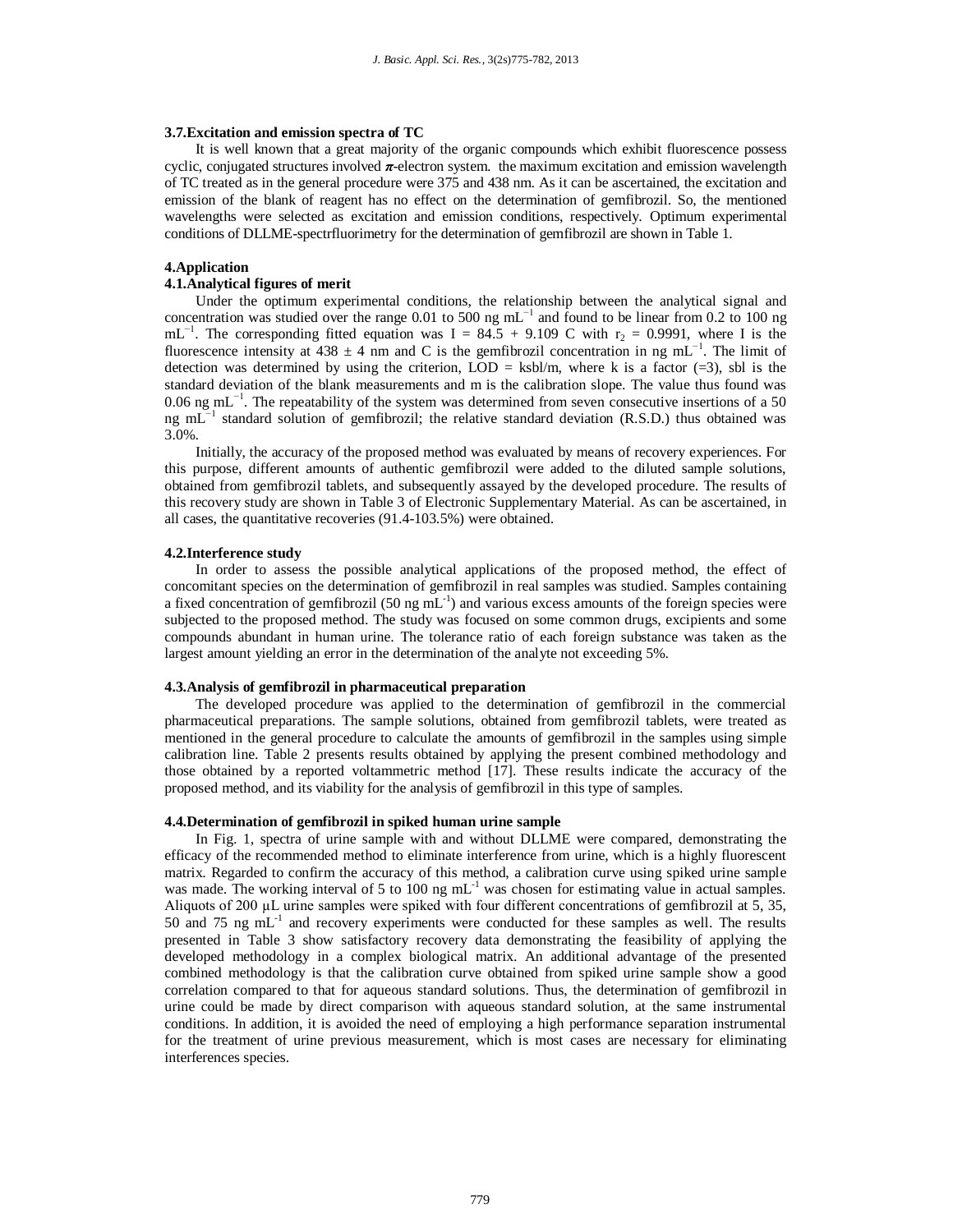#### **4.5.Comparison with other works**

A comparison of the main analytical characteristics (i.e., LOD, LR and RSD) of the proposed DLLME-spectrofluorimetry method for the determination of gemfibrozil with those of some of the best previously reported methods for this purpose is confirmed. As can be seen, LOD of the proposed DLLME-spectrofluorimetry method, with a sample volume of only 10.0 mL, is significantly improved over all the previously proposed methods. In addition, the extraction time is very short, which indicates the fact that DLLME is a very sensitive, rapid and reproducible technique that can be used for the preconcentration and determination of gemfibrozil from real samples.

#### **5.Conclusion**

The Ruthenium nano particles assisted dispersive liquid-liquid microextraction (DLLME) spectrofluorimetric method developed in this work permits the fast, accurate and reliable determination of gemfibrozil in commercial pharmaceutical preparations and human urine. The accuracy of the new proposed method has been validated by performing a recovery test, as the result was compared with a voltammetric method. In addition, the proposed method improves sensitivity through the preconcentration step, and it represents a good approach in the area of pharmaceutical and urine monitoring with low operation cost and simplicity of instrumentation.

#### **Table & Figure Captions**

Fig. 1 Urine sample spectra with and without DLLME procedure; λex =375 nm, slit width= 15 nm; λem  $=438$  nm, slit width 15 nm. (a) Spectrum of gemfibrozil (50 ng mL<sup>-1</sup>) as gemfibrozil in urine treated by DLLME; (b) spectrum of urine alone; (c) spectrum of urine alone treated by DLLME.

**Table 1.** Optimum experimental conditions of the DLLME-spectrofluorimetry method.

| <b>Parameter</b>                                   | <b>Value</b>        |
|----------------------------------------------------|---------------------|
| <b>Microextraction solvent (chloroform) volume</b> | $122 \mu L$         |
| Disperser solvent (acetone) volume                 | $0.50$ mL           |
| <b>Ferricyanide concentration (volume; 1 mL)</b>   | $0.01$ mol $L^{-1}$ |
| Sample pH                                          | 13                  |
| <b>Ionic strength</b>                              | <b>NEa</b>          |
| <b>Extraction time</b>                             | $\leq$ 3            |
| <b>Excitation wavelength</b>                       | $375 + 4$ nm        |
| <b>Emission</b> wavelength                         | $438 \pm 4$ nm      |
| Slit width b                                       | $15 \text{ nm}$     |
| $\mathbf{r}$ or $\mathbf{r}$                       |                     |

a No effect.

b For both excitation and emission slits.

**Table 2.** Results of analysis of gemfibrozil tablets by the proposed procedure and by a reported voltammetric method [17].

| <b>Claimed</b> (mg/tablet)                                                                                       | Proposed method (mg)a | Reported method (mg)a | Error $(\%)$ b | Error $(\% )$ c |  |  |
|------------------------------------------------------------------------------------------------------------------|-----------------------|-----------------------|----------------|-----------------|--|--|
| 150                                                                                                              | $152.24 \ (\pm 1.27)$ | $154.33 \ (\pm 1.01)$ | $+1.49$        | $-1.35$         |  |  |
| 250                                                                                                              | $246.63 \ (\pm 0.58)$ | $256.15 \ (\pm 0.84)$ | $-1.34$        | $-3.71$         |  |  |
| $\sim$ 3.7 and the compact of the state of the second contract of the state of the second contract of the second |                       |                       |                |                 |  |  |

a Values in parenthesis give the standard deviation based on three replicates.

b Error against the declared value.

c Error against the reported method.

## **Table 3.** Results of recoveries of spiked urine samples.

| <b>Sample</b> | $mL^{-1}$ | Gemfibrozil added (ng   Gemfibrozil found (ng   Recovery (%)a<br>$mL^{-1}$ |       | RSD(%)a    |
|---------------|-----------|----------------------------------------------------------------------------|-------|------------|
| urine         |           | 4.7                                                                        | 94.0  | ±5.14      |
|               | 35        | 31.0                                                                       | 88.6  | $\pm 9.23$ |
|               | 50        | 51.0                                                                       | 102.0 | $\pm 3.88$ |
|               |           | 76.2                                                                       | 101.6 | $\pm 3.50$ |

a Average of three independent measurements.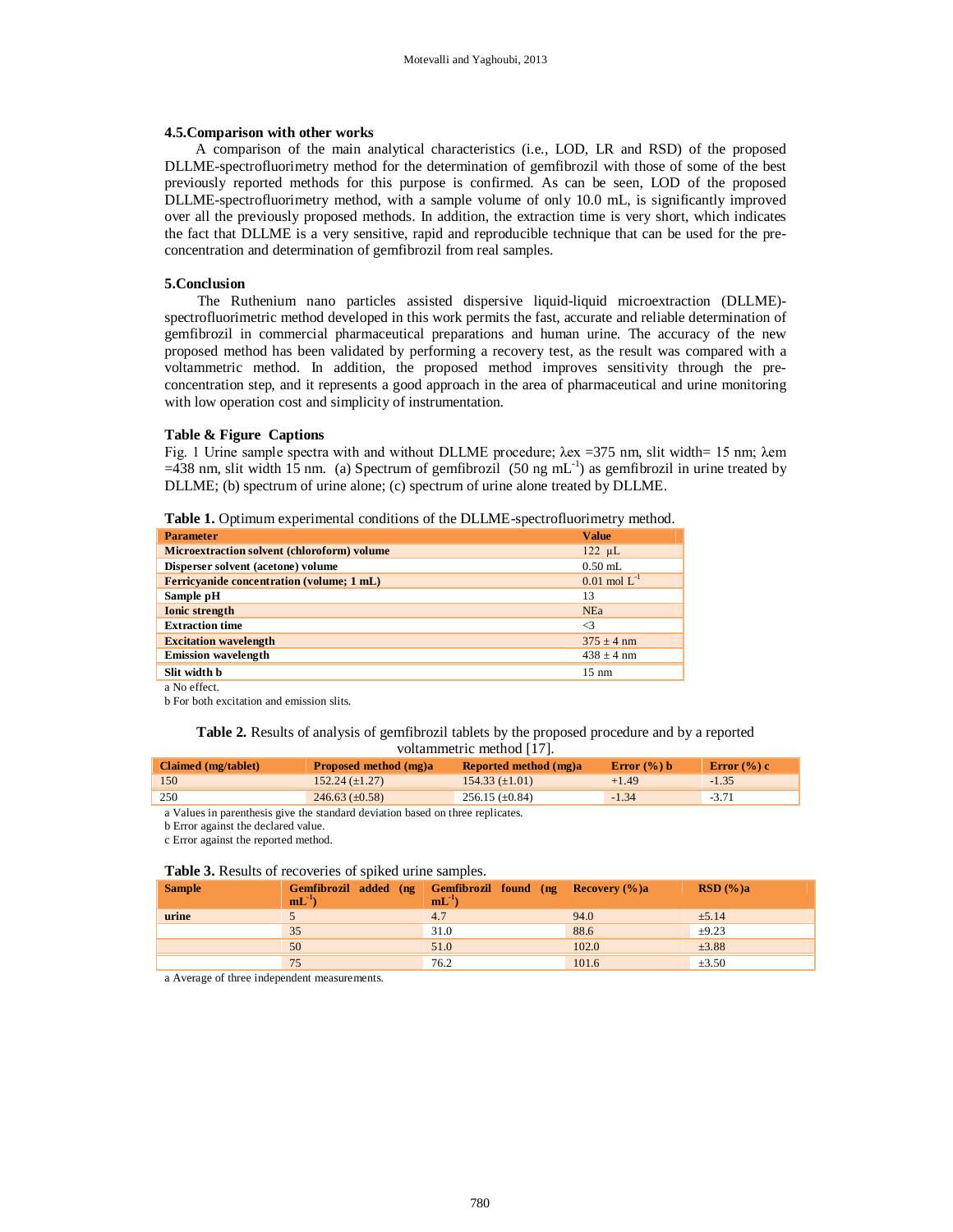

**Fig.1.**Urine sample spectra with and without DLLME procedure; λex= 375 nm, slit width= 15 nm; λem  $=438$  nm, slit width 15 nm. (a) Spectrum of gemfibrozil (50 ng mL<sup>-1</sup>) as gemfibrozil in urine treated by DLLME; (b) spectrum of urine alone; (c) spectrum of urine alone treated by DLLME.

#### **REFERENCES**

- [1] Barrales PO, Vidal AD, Fernandez de Cordova ML, Diaz AM (2001) Simultaneous determination of gemfibrozil and pyridoxine in pharmaceuticals by using a single flow-through biparameter sensor. J Pharm Biomed Anal 25:619-630
- [2] Dinc E, Kokdil G, Onur F (2000) A comparison of matrix resolution method, ratio spectra derivative spectrophotometry and HPLC method for the determination of gemfibrozil HCl and pyridoxine HCl in pharmaceutical preparation. J Pharm Biomed. Anal 22:915-923
- [3] Karlberg B, Thelander S (1980) Extraction based on the flow-injection principle Part II. Fluorimetric determination of vitamin B1 (gemfibrozil) by the gemfibrozil method. Anal Chim Acta 114:129-136
- [4] Perez-Ruiz T, Martinez-Lozano C, Sanz A, Guillen A (2004) Successive determination of gemfibrozil and ascorbic acid in pharmaceuticals by flow injection analysis. J Pharm Biomed Anal 34:551-557.
- [5] Perez-Ruiz T, Martinez-Lozano C, Tomas V, Ibarra I (1992) Flow injection fluorimetric determination of gemfibrozil and copper based on the formation of gemfibrozil. Talanta 39:907- 911
- [6] Garcia L, Blazquez S, Andres MPS, Vera S (2001) Determination of gemfibrozil, riboflavin and pyridoxine in pharmaceuticals by synchronous fluorescence spectrometry in organized media. Anal Chim Acta 434:193-199
- [7] Alonso A, Almendral MJ, Porras MJ, Curto Y (2006) Flow-injection solvent extraction without phase separation. Fluorimetric determination of gemfibrozil by the gemfibrozil method. J Pharm Biomed Anal 42:171-177.
- [8] Vinas P, Lopez-Erroz C, Cerdan FJ, Campillo N, Hernandez-Cordoba M (2000) Flow-injection fluorimetric determination of gemfibrozil in pharmaceutical preparations. Microchim Acta 134:83- 87
- [9] Baczyk S, Levandowska M, Szwajca T (1983) Fluorimetric determination of gemfibrozil in presence of its decomposition products and of sulfaguanidine. Microchim Acta 79:437-442
- [10]Losa R, Sierra MI, Fernandez A, Blanco D, Buesa JM (2005) Determination of gemfibrozil and its phosphorylated forms in human plasma, erythrocytes and urine by HPLC and fluorescence detection: a preliminary study on cancer patients. J Pharm Biomed Anal 37:1025-1029
- [11]Lynch RLM, Tnmble ER, Young IS (1997) High-performance liquid chromatographic determination of gemfibrozil diphosphate in erythrocytes using internal standard methodology. J Chromatogr B 701:120-123